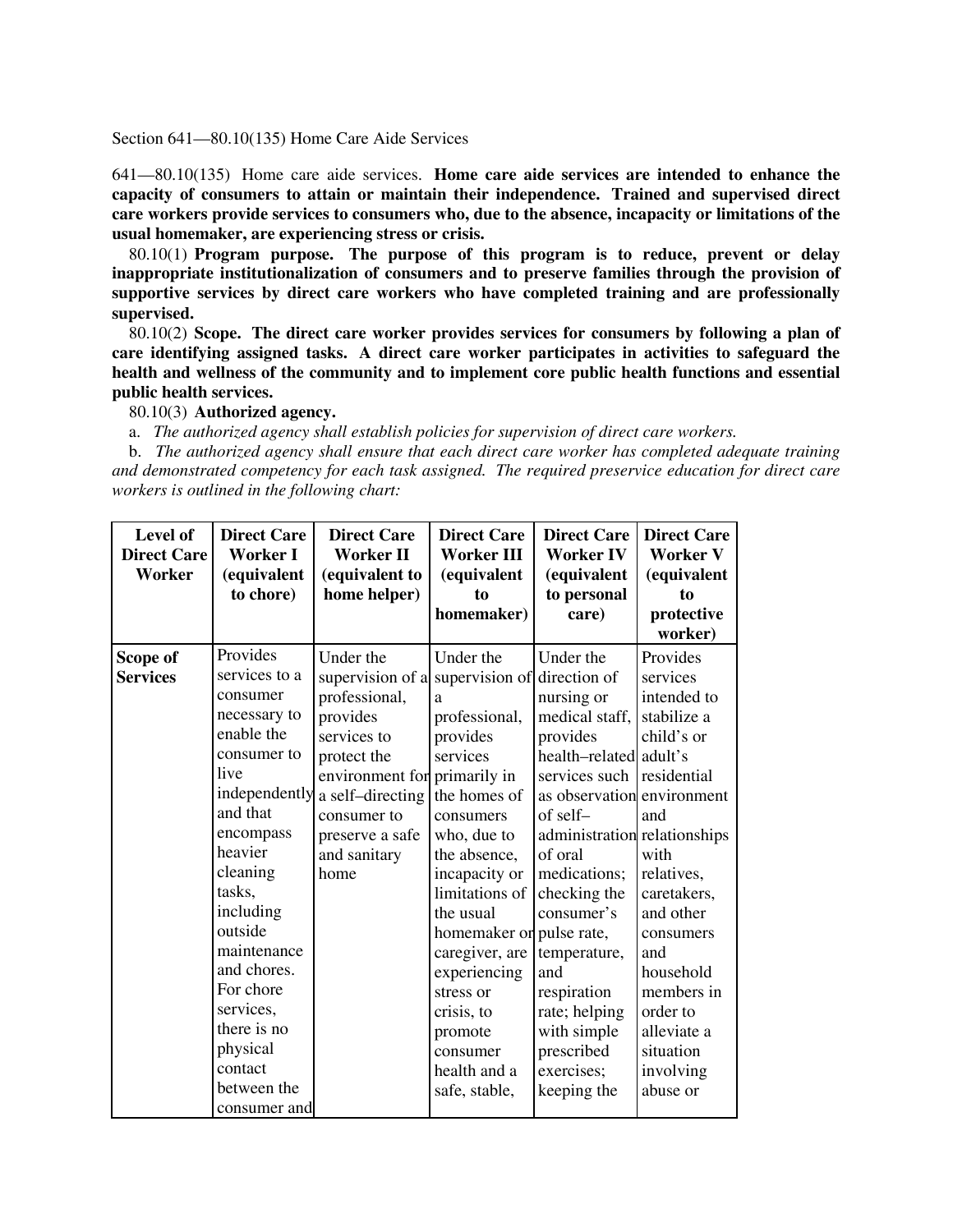|                             | the direct care<br>worker  |                           | sanitary home consumer's<br>environment | rooms neat;<br>changing<br>nonsterile<br>dressings;<br>providing<br>skin care and<br>back rubs;<br>assisting with<br>braces and<br>artificial<br>limbs; or<br>assisting the<br>consumer in<br>using medical<br>equipment | neglect or to<br>otherwise<br>protect the<br>child or adult<br>from a threat<br>of abuse or<br>neglect; also<br>provides<br>services<br>intended to<br>prevent<br>situations<br>which could<br>lead to abuse<br>or neglect of<br>a child or<br>adult when a<br>definite<br>potential for<br>abuse or<br>neglect exists |
|-----------------------------|----------------------------|---------------------------|-----------------------------------------|--------------------------------------------------------------------------------------------------------------------------------------------------------------------------------------------------------------------------|------------------------------------------------------------------------------------------------------------------------------------------------------------------------------------------------------------------------------------------------------------------------------------------------------------------------|
| <b>Services or</b><br>tasks | Heavy<br>household         | Essential<br>shopping and | Money<br>management,                    | Personal care<br>and                                                                                                                                                                                                     | Family<br>preservation,                                                                                                                                                                                                                                                                                                |
| assigned                    | cleaning,                  | housekeeping              | household                               | rehabilitative                                                                                                                                                                                                           | family                                                                                                                                                                                                                                                                                                                 |
| include, but                | garbage                    |                           | management,                             | therapies                                                                                                                                                                                                                | management,                                                                                                                                                                                                                                                                                                            |
| are not                     | removal,                   |                           | consumer                                |                                                                                                                                                                                                                          | money                                                                                                                                                                                                                                                                                                                  |
| limited to:                 | snow                       |                           | education,                              |                                                                                                                                                                                                                          | management,                                                                                                                                                                                                                                                                                                            |
|                             | shoveling,                 |                           | transportation,                         |                                                                                                                                                                                                                          | child care,                                                                                                                                                                                                                                                                                                            |
|                             | changing                   |                           | meal                                    |                                                                                                                                                                                                                          | and                                                                                                                                                                                                                                                                                                                    |
|                             | light bulbs,               |                           | preparation,                            |                                                                                                                                                                                                                          | transportation                                                                                                                                                                                                                                                                                                         |
|                             | putting                    |                           | family                                  |                                                                                                                                                                                                                          |                                                                                                                                                                                                                                                                                                                        |
|                             | screens on                 |                           | preservation,                           |                                                                                                                                                                                                                          |                                                                                                                                                                                                                                                                                                                        |
|                             | windows,                   |                           | family                                  |                                                                                                                                                                                                                          |                                                                                                                                                                                                                                                                                                                        |
|                             | covering and<br>uncovering |                           | management,                             |                                                                                                                                                                                                                          |                                                                                                                                                                                                                                                                                                                        |
|                             | air                        |                           | child care,<br>assistance               |                                                                                                                                                                                                                          |                                                                                                                                                                                                                                                                                                                        |
|                             | conditioners,              |                           | with personal                           |                                                                                                                                                                                                                          |                                                                                                                                                                                                                                                                                                                        |
|                             | lawn care and              |                           | care, respite,                          |                                                                                                                                                                                                                          |                                                                                                                                                                                                                                                                                                                        |
|                             | mowing                     |                           | essential                               |                                                                                                                                                                                                                          |                                                                                                                                                                                                                                                                                                                        |
|                             |                            |                           | shopping, and                           |                                                                                                                                                                                                                          |                                                                                                                                                                                                                                                                                                                        |
|                             |                            |                           | housekeeping                            |                                                                                                                                                                                                                          |                                                                                                                                                                                                                                                                                                                        |
| Preservice                  | Direct care                | 4 hours on role           | 60-hour                                 | 60-hour                                                                                                                                                                                                                  | Training in a                                                                                                                                                                                                                                                                                                          |
| <b>Education</b>            | worker                     | of the home               | home care                               | home care                                                                                                                                                                                                                | department-                                                                                                                                                                                                                                                                                                            |
|                             | possesses                  | care aide; 2              | aide training:                          | aide training:                                                                                                                                                                                                           | approved                                                                                                                                                                                                                                                                                                               |
|                             | skills for                 | hours on                  | A Model                                 | A Model                                                                                                                                                                                                                  | curriculum                                                                                                                                                                                                                                                                                                             |
|                             | tasks                      | communication;            | Curriculum                              | Curriculum                                                                                                                                                                                                               |                                                                                                                                                                                                                                                                                                                        |
|                             | assigned                   | 2 hours on                | and Teaching                            | and Teaching                                                                                                                                                                                                             |                                                                                                                                                                                                                                                                                                                        |
|                             |                            | understanding             | Guide for the                           | Guide for the                                                                                                                                                                                                            |                                                                                                                                                                                                                                                                                                                        |
|                             |                            | basic human               | Instruction of                          | Instruction of                                                                                                                                                                                                           |                                                                                                                                                                                                                                                                                                                        |
|                             |                            | needs; 2 hours            | the                                     | the                                                                                                                                                                                                                      |                                                                                                                                                                                                                                                                                                                        |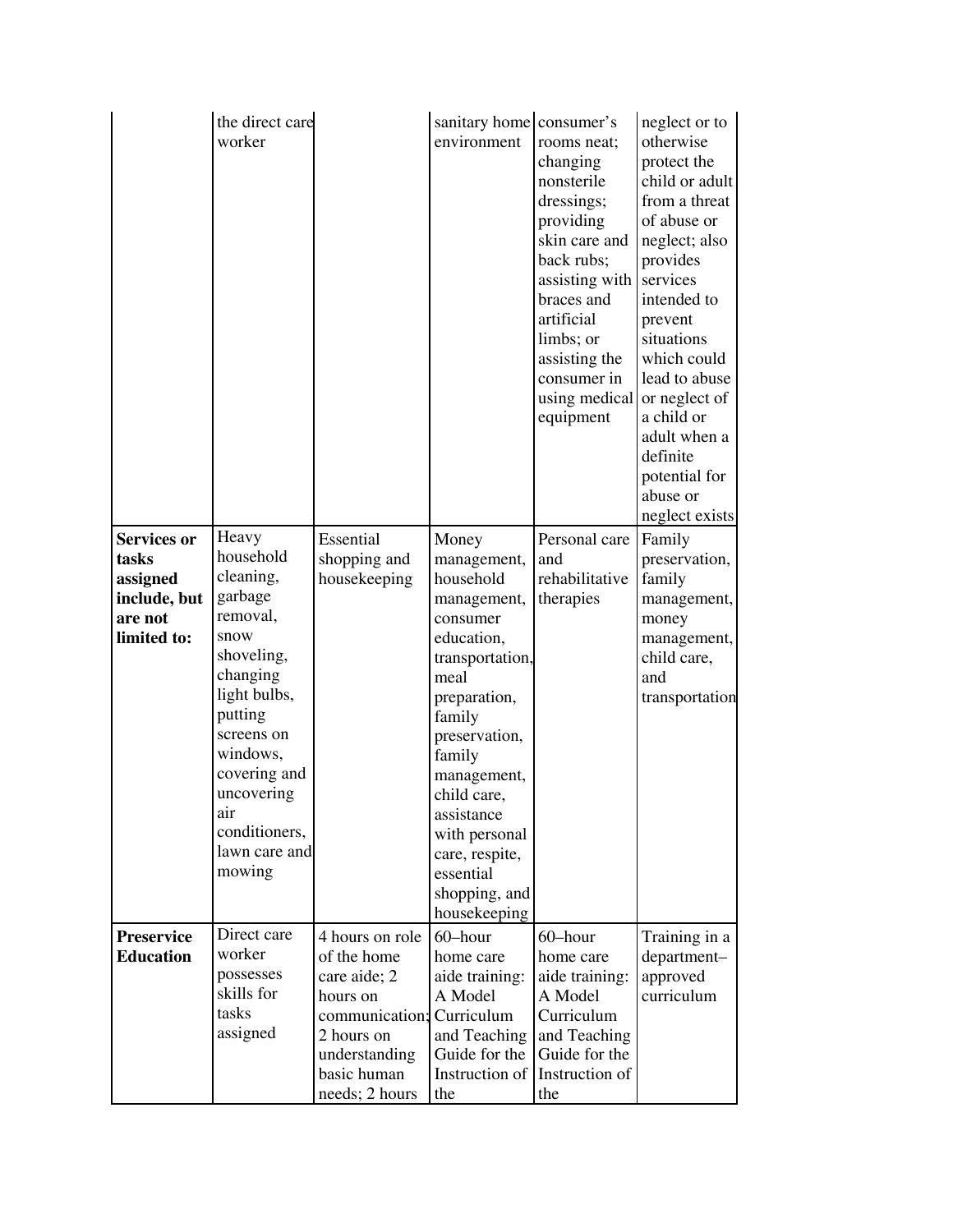|                                                              |                                               | on maintaining<br>a healthy<br>environment; 2<br>hours on<br>infection<br>control in the<br>home; and 1<br>hour on<br>emergency<br>procedures | Homemaker-<br> Homemaker-<br>Home Health<br>Aide<br><b>OR</b><br>75-hour<br>aide course<br>and Direct<br>Care Worker<br>II preservice<br>education<br><b>OR</b><br>Home care<br>aide training<br>and prior<br>approval by<br>the<br>department | Home Health<br>Aide<br><b>OR</b><br>75-hour<br>certified nurse certified nurse<br>aide course<br>and Direct<br>Care Worker<br>II preservice<br>education<br><b>OR</b><br>Home care<br>aide training<br>and prior<br>approval by<br>the<br>department |                                               |
|--------------------------------------------------------------|-----------------------------------------------|-----------------------------------------------------------------------------------------------------------------------------------------------|------------------------------------------------------------------------------------------------------------------------------------------------------------------------------------------------------------------------------------------------|------------------------------------------------------------------------------------------------------------------------------------------------------------------------------------------------------------------------------------------------------|-----------------------------------------------|
| <b>Workforce</b><br>Development<br>(per<br>calendar<br>year) | None                                          | 3 hours<br>prorated to<br>employment                                                                                                          | 12 hours<br>prorated to<br>employment                                                                                                                                                                                                          | 12 hours<br>prorated to<br>employment                                                                                                                                                                                                                | 12 hours<br>prorated to<br>employment         |
| Competency                                                   | Documented<br>skills for<br>assigned<br>tasks | Documented<br>skills for<br>assigned tasks                                                                                                    | Documented<br>skills for<br>assigned tasks                                                                                                                                                                                                     | Documented<br>skills for<br>assigned tasks                                                                                                                                                                                                           | Documented<br>skills for<br>assigned<br>tasks |

80.10(4) **Professional staff as providers of home care aide services. An individual who is in the process of receiving or who has completed the training required for LPN or RN licensure or who possesses an associate's degree or higher in social work, sociology, home economics or other health or human services field may be assigned to provide home care aide services if the following conditions are met:**

a. *Services or tasks assigned are appropriate to the individual's prior training.*

b. *Orientation to home care is conducted. Orientation includes adaptation of the individual's knowledge and skills from prior education to the home setting and to the role of the home care aide.*

80.10(5) **Care coordinator and service manager qualifications.**

a. *An individual performing care coordination or service management shall meet one of the following criteria:*

(1) Be a registered nurse licensed to practice in the state of Iowa.

(2) Possess a bachelor's degree in family and consumer science, education, social work or other health or human services field.

(3) Be a licensed practical nurse with a current Iowa license.

b. *A home care aide with an equivalent of two years' experience may be delegated carecoordination/service management duties as long as a qualified individual who meets one of the criteria in paragraph* "a" *retains responsibility and provides supervision and evidence of supervision.*

c. *An individual who has provided home care aide care coordination and service management prior to June 30, 2007, shall be considered qualified to continue in the position.*

80.10(6) **A qualified care coordinator or service manager may provide direct care services as appropriate to the individual's level of education and competency for the assignment.**